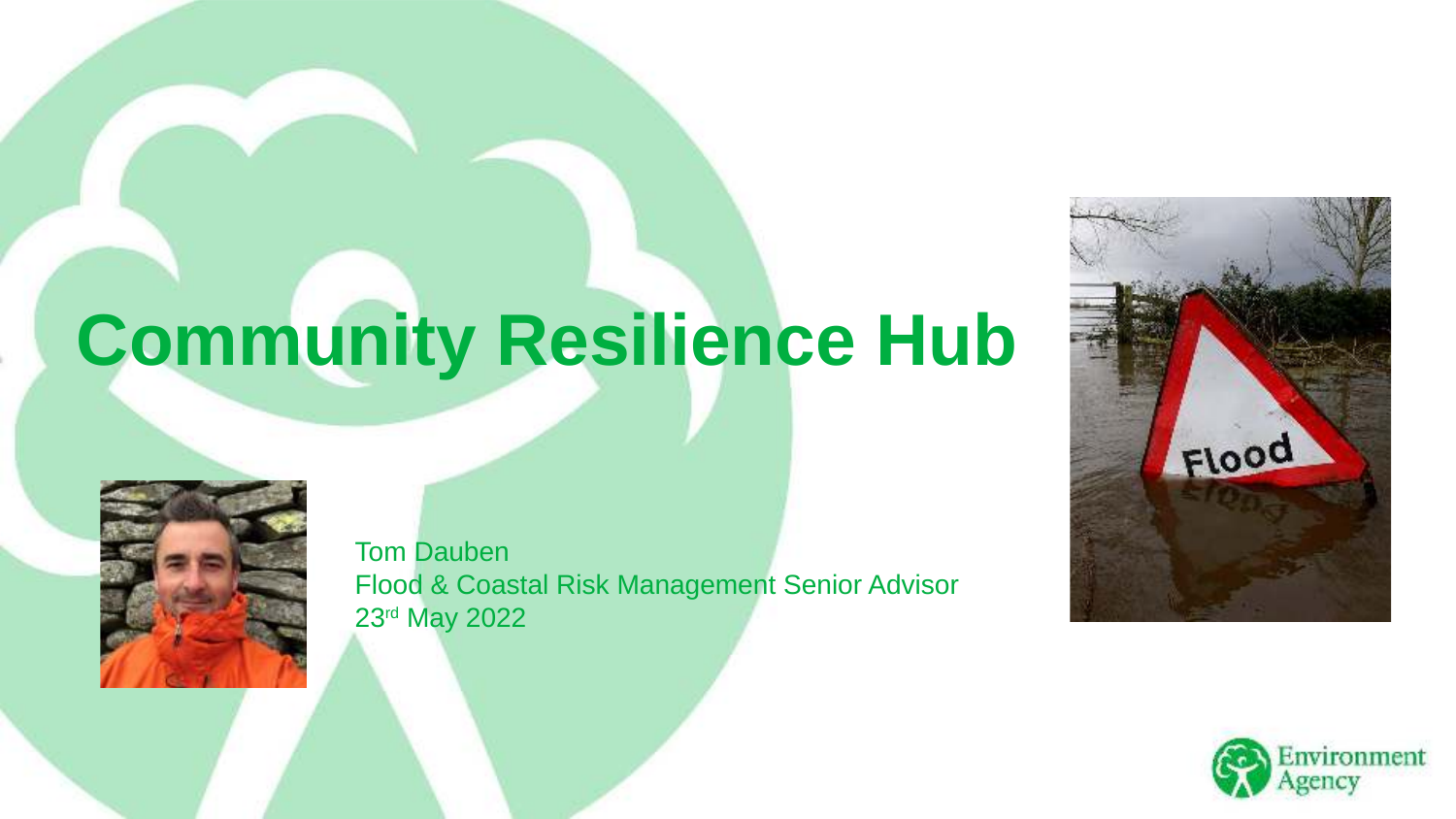#### **Content**



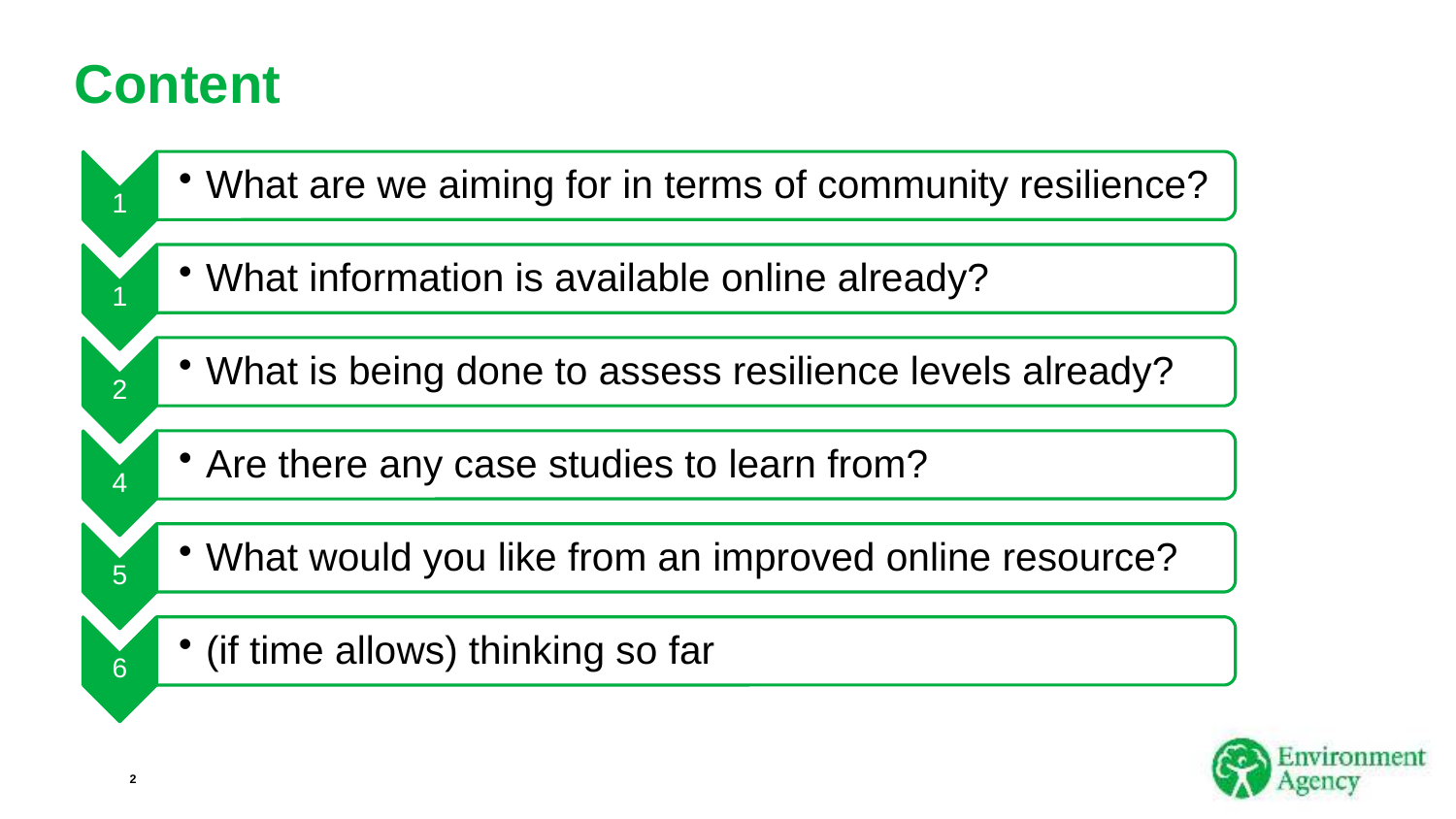## **Where are we aiming for?**



National Flood and Coastal **Erosion Risk Management Strategy for England** 



**… a nation ready for, and resilient to, flooding and coastal change – today, tomorrow and to the year 2100.**



Climate resilient places



Today's growth and infrastructure resilient in tomorrow's climate



A nation ready to respond and adapt to flooding and coastal change

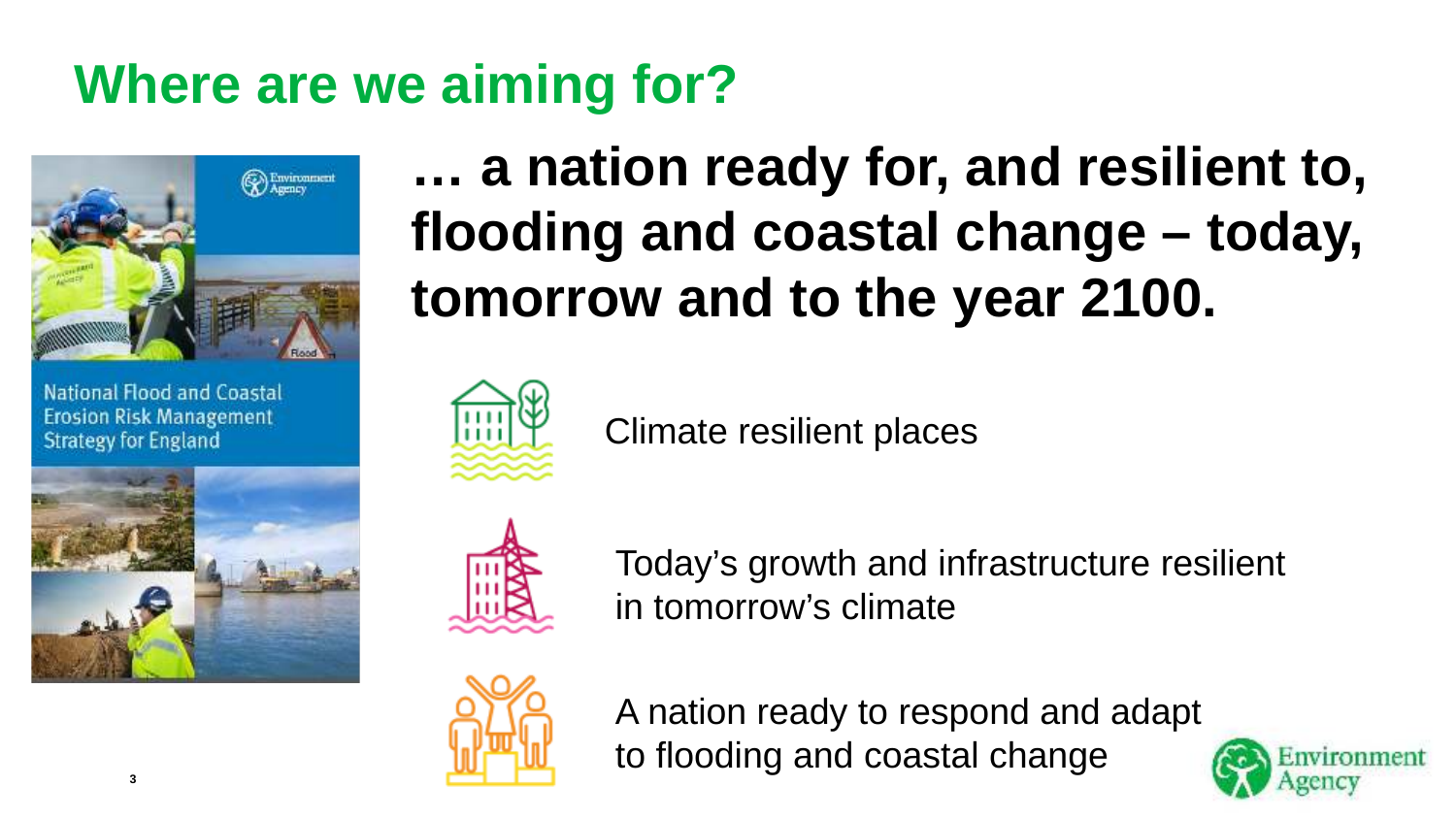### **Resilience and adaptation**

"We frame resilience in terms of the capacity of people and places to plan for, better protect, respond to, and recover from flooding and coastal change".

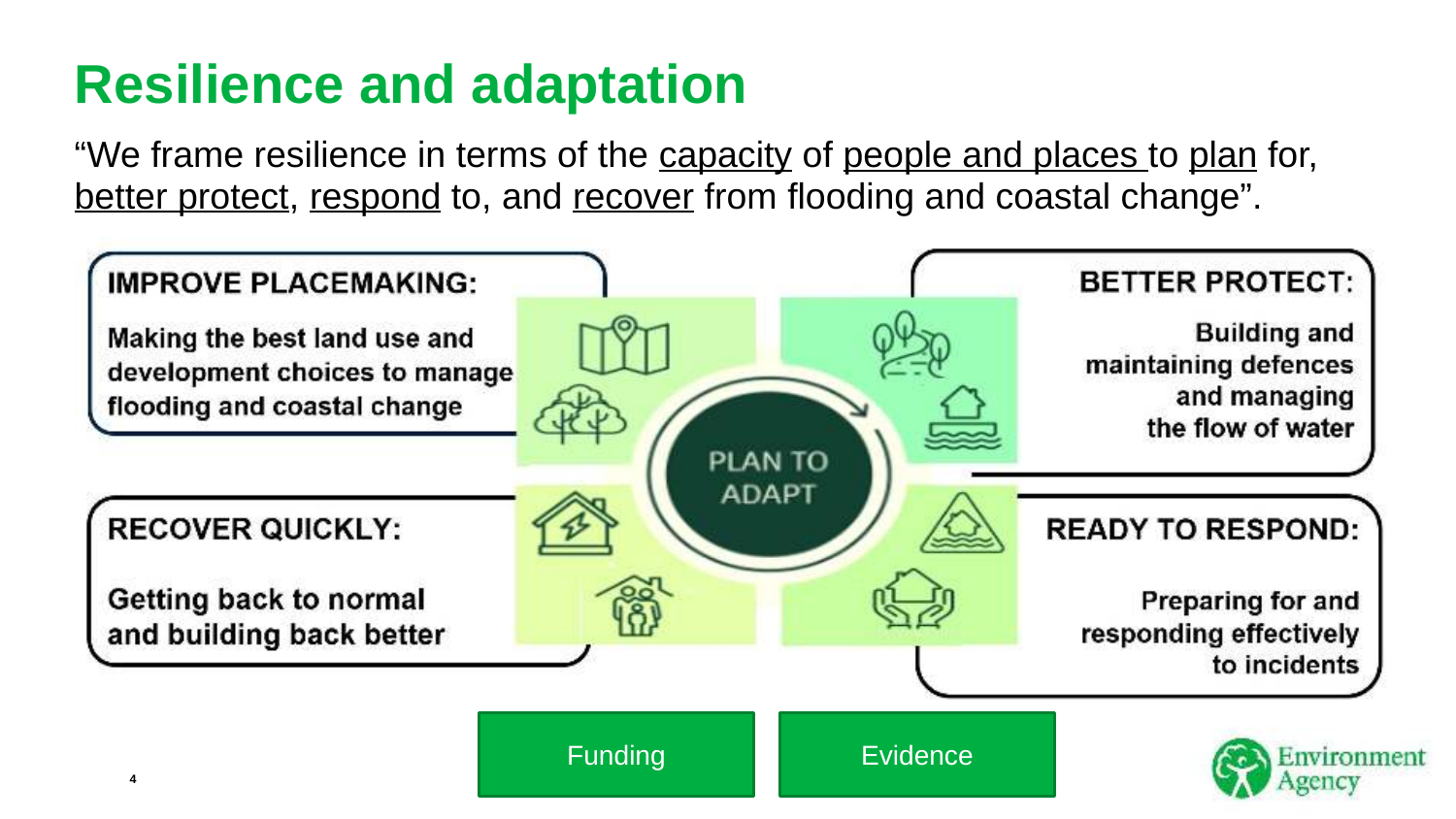#### **What information is available now?**

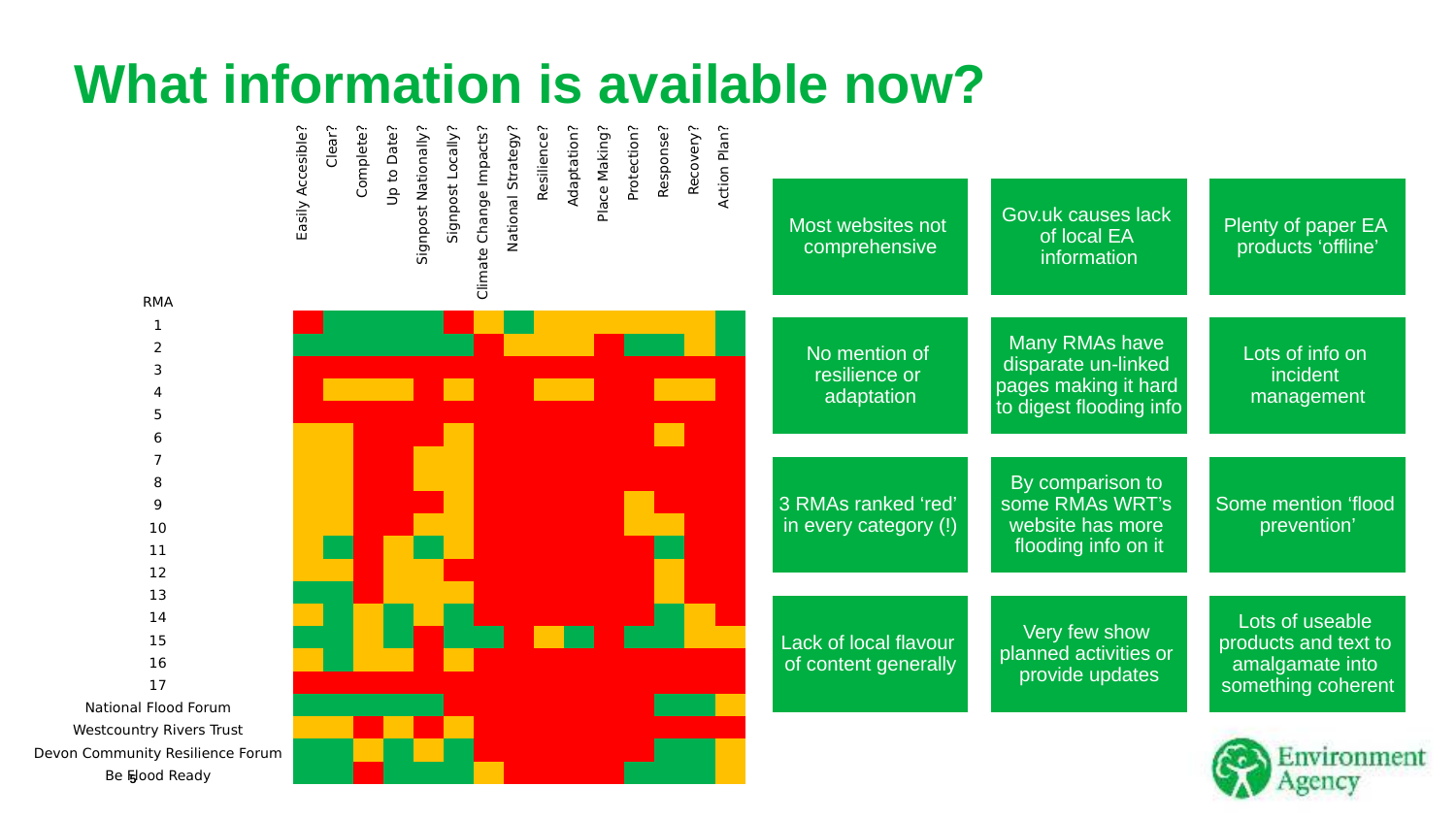#### **Quantifying resilience (National)**

|                                              | <b>Placemaking</b>                                                                                                                                                | <b>Protect</b>                                                                                          | <b>Respond</b>                                                                               | <b>Recover</b>                                                                                               | Placemaking                                 | Protect                                                                             | <b>Respond</b>                                      | <b>Recover</b>           |
|----------------------------------------------|-------------------------------------------------------------------------------------------------------------------------------------------------------------------|---------------------------------------------------------------------------------------------------------|----------------------------------------------------------------------------------------------|--------------------------------------------------------------------------------------------------------------|---------------------------------------------|-------------------------------------------------------------------------------------|-----------------------------------------------------|--------------------------|
| Resilience<br>capacity                       | The degree to which a<br>place is resilient to<br>potential flood and coastal<br>change impacts                                                                   | How well protected a<br>community or place is<br>from the flood and<br>coastal change risks it<br>faces | The ability of a<br>community/ place<br>to respond to a<br>flood or coastal<br>erosion event | The ability of a<br>community/ place to<br>recover from a flood or<br>coastal change event                   | Quality of life<br>(Deprivation<br>Indices) | Properties<br>protected<br>(short-term)<br>Standard of<br>Protection<br>(long-term) | Uptake in flood<br>warning and<br>informing service | Home insurance<br>uptake |
| Examples                                     | Climate resilient<br>policies in place across<br>sectors<br>Development not at risk<br>from flooding or coastal<br>change or likely to<br>increase risk elsewhere | Traditional and<br>NBS solutions in<br>place protecting X<br>no. properties                             | Flood warning<br>take up<br>Community<br>awareness                                           | Time taken to get<br>back into properties<br>post event<br>Build back better via<br>PFR<br>Economic recovery |                                             |                                                                                     |                                                     |                          |
| Flood and<br>coastal change<br><i>impact</i> | Reduced expected impacts from flooding and coastal change events<br>Contribution to wider economic, environmental and social agendas                              |                                                                                                         |                                                                                              |                                                                                                              |                                             |                                                                                     |                                                     |                          |

#### **We're already doing some of this locally…**

| <b>Ashburton</b>            | <b>Braunton</b>                                 | Horrabridge         | Sidmouth               |
|-----------------------------|-------------------------------------------------|---------------------|------------------------|
| <b>Axminster</b>            | <b>Brixham</b>                                  | <b>Ilfracombe</b>   | <b>Tamerton Foliot</b> |
| <b>Bampton</b>              | <b>Combe Martin</b>                             | Kingsbridge         | <b>Tavistock</b>       |
| <b>Barnstaple Coney Gut</b> | <b>Cullompton</b>                               | Kingsteignton       | <b>Tiverton</b>        |
| <b>Barnstaple River Yeo</b> | <b>Dawlish</b>                                  | Lympstone           | <b>Torguay</b>         |
| <b>Barnstaple Landkey</b>   | <b>Dawlish Warren</b>                           | <b>Newton Abbot</b> | <b>Torrington</b>      |
| <b>Beer</b>                 | <b>East Budleigh</b>                            | Paignton            | <b>Weare Gifford</b>   |
| <b>Bideford</b>             | <b>Exebridge</b>                                | <b>Plympton</b>     | Whimple                |
| <b>Bovey Tracey</b>         | <b>Heavitree - Exeter North</b><br><b>Brook</b> | <b>Sidford</b>      | <b>Wrafton</b>         |

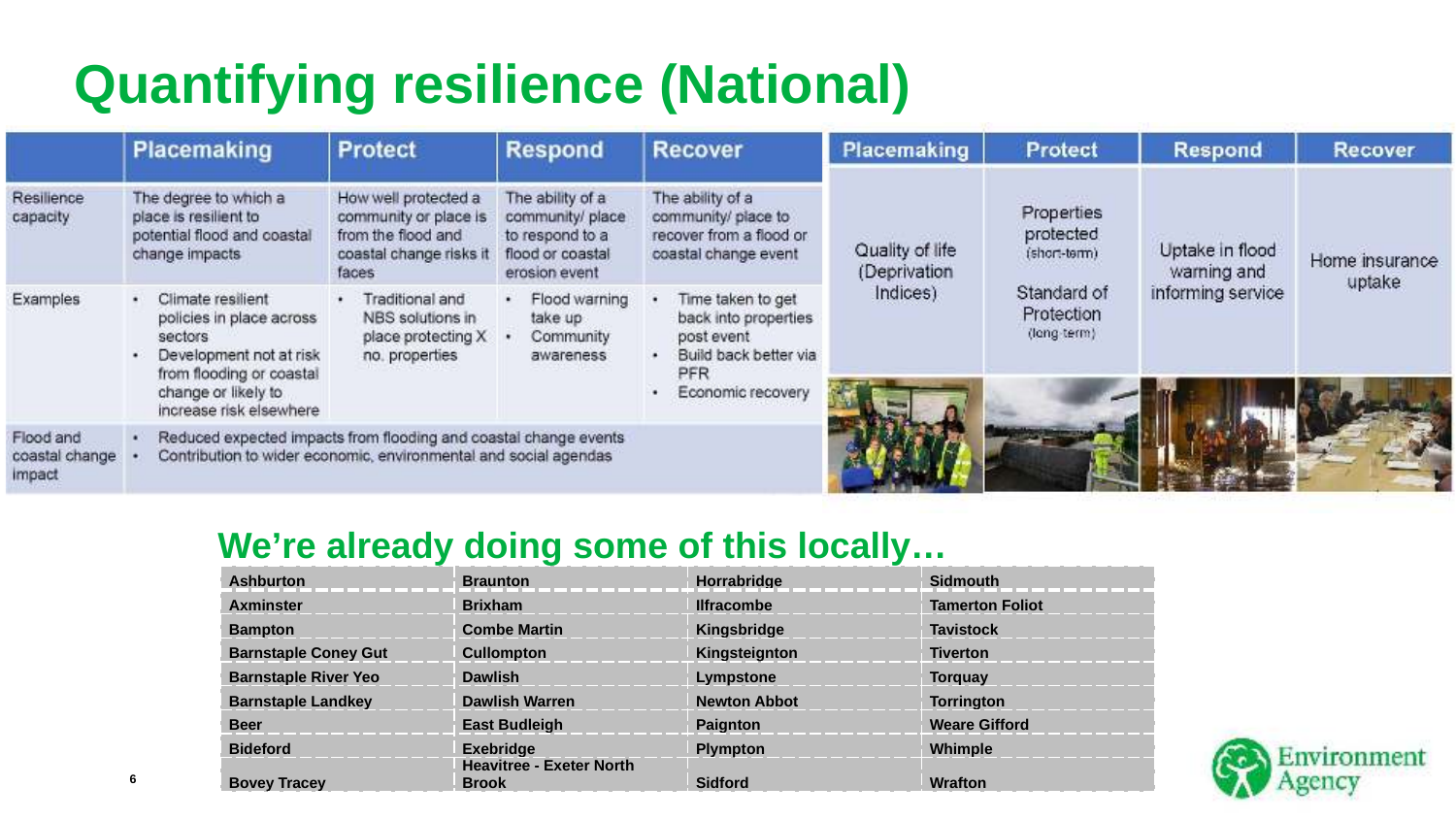#### **Quantifying resilience… already**



Key features: Extensive burnwing by large arrimals but no fill washout. Presence of heavy foreign objects. Shallow surface slips of slope and minorcrest parallel cracks in slope. Large sections of slope eroded or slipped. Parts of severnent missing or reoved, fill material washed out. Extensive patches base of vegetation. Severe cracking and loss of fines. Saturation/pooling of water at<br>outward toe. Major toe uplit:

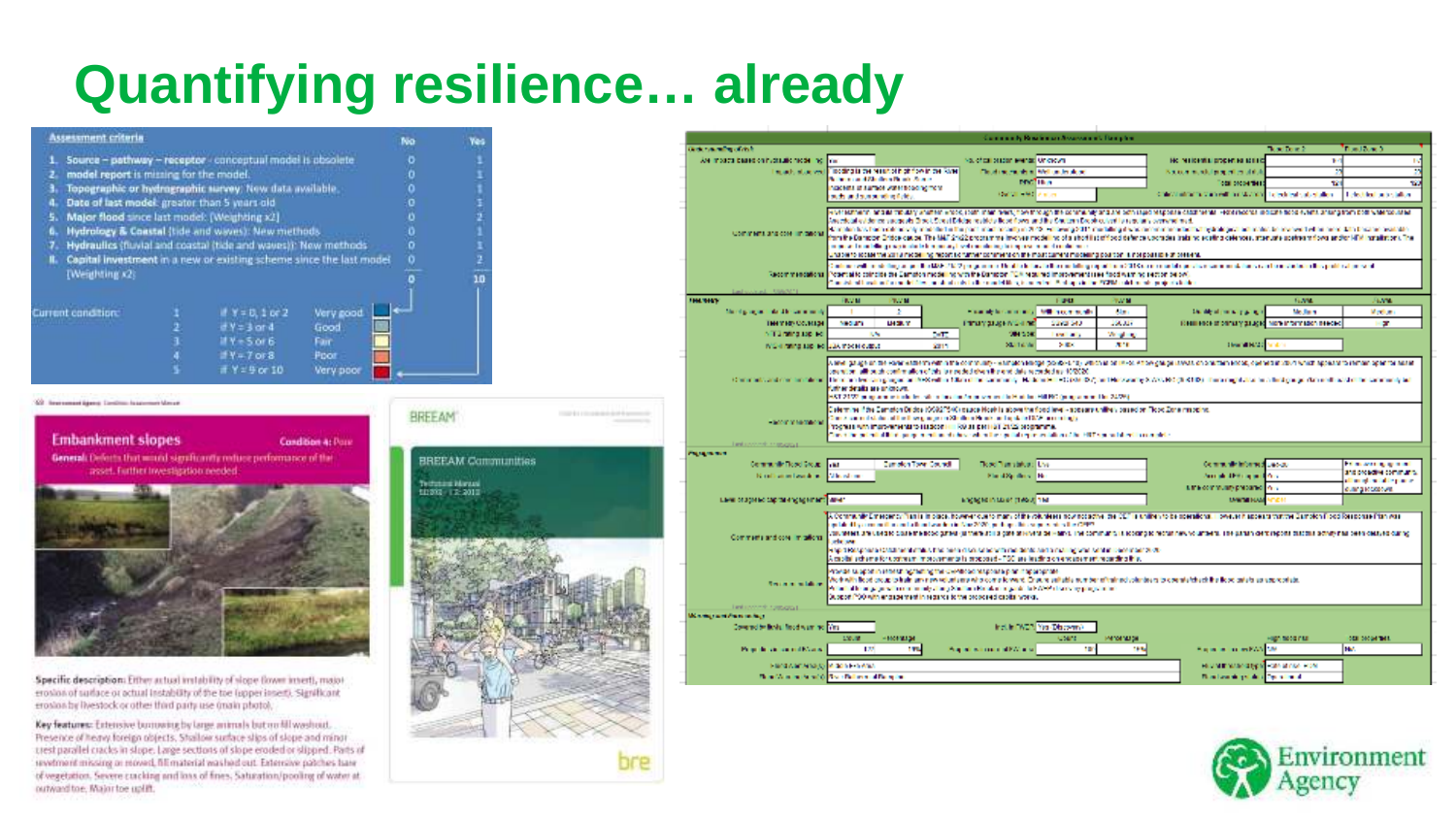## **Quantifying resilience… we have a lot to work with!**

| Levels of deprivation                                              | Probability of flooding from<br>all sources | Lead time of flood                                                | Presence/absence/eligibility<br>for defences   | Age of existing FCERM<br>infrastructure |
|--------------------------------------------------------------------|---------------------------------------------|-------------------------------------------------------------------|------------------------------------------------|-----------------------------------------|
| Strategic plan policies -<br>FRMP, SMP, LFRMS,<br>DWMP, Local Plan | <b>NFM Studio results</b>                   | Rapid Response Catchment<br>Register status (updated by<br>FCRIP) | Presence/absence of flood<br>group             | Age of community flood<br>plan          |
| % of those at risk signed up<br>to receive flood warnings          | 'Condition' of landscape<br>upstream        | Number of properties with<br><b>PFR</b> measures                  | Is it served by a good flood<br>warning gauge? | Is there an exceedance<br>plan?         |
| 'Condition' of the flood<br>model(s)                               | Level of Flood Warning<br>Service provision | Community infrastructure at<br>risk                               | Transport links at risk                        | Emergency rest centre?                  |

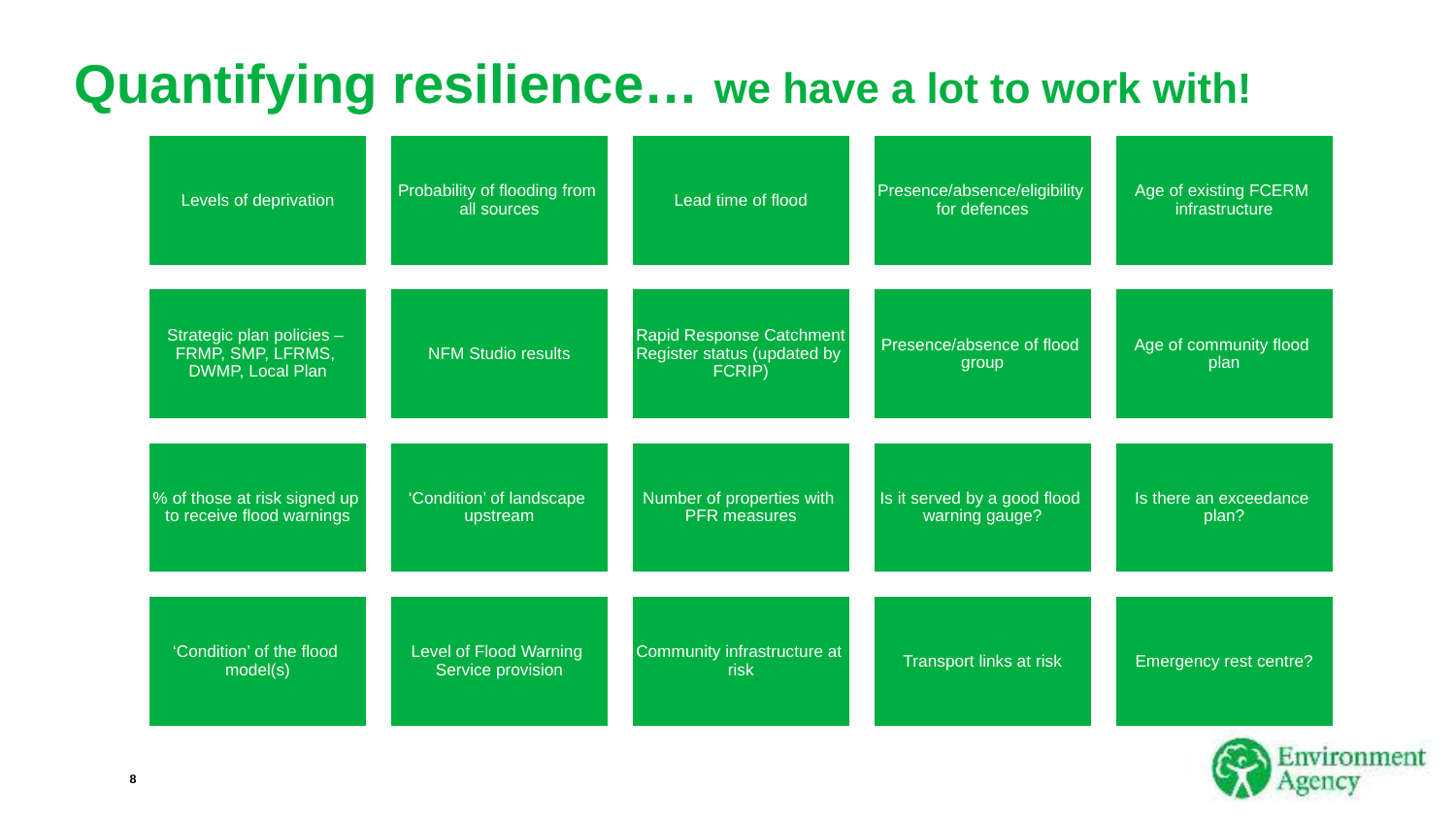#### **Are there any case studies to learn from?**





#### **LATEST NEWS & EVENTS**

**GROUND INVESTIGATIONS COMPLETE FOR PROPOSED SOLTON FLOOD SCHEME POSTED: 25/W/21** 

Ground Investigation works for a potential Booth scheme in Prestolen and Stonectough have completed

**Witness** 



THE ENVIRONMENT AGENCY LAUNCH NEW FLOOD WARNING SERVICES IN AMBLESDE. HORWICH, BLACKBURN, CRAKE VALLEY AND WENNINGTON

FORTUN 28/15/21 On 24 November 2021 six eaw flood warning services were launched in Artistestie and Craw-Valley (Cumbrid), Horwich (Greater Manchester), Blackborn and Wennington (Lancashing).

art the country for military this laws consider a templating opposite them to say

HEAD HOME

AREA (ART) DATA MARKET WITH LOCKEY FOR HIS 1897.

**FOOTBALL SALES START LIKE** 

THE FLOOD HUB COMMUNITY FLOOD *HESILIENCE WEEK* **POSTED: NATION** From 29th November - Sth December we are

hosing a Community Flood Resisence Week sampaign looking at few communities can work. Sopether to reduce the requests of flooding and increase their residence to full



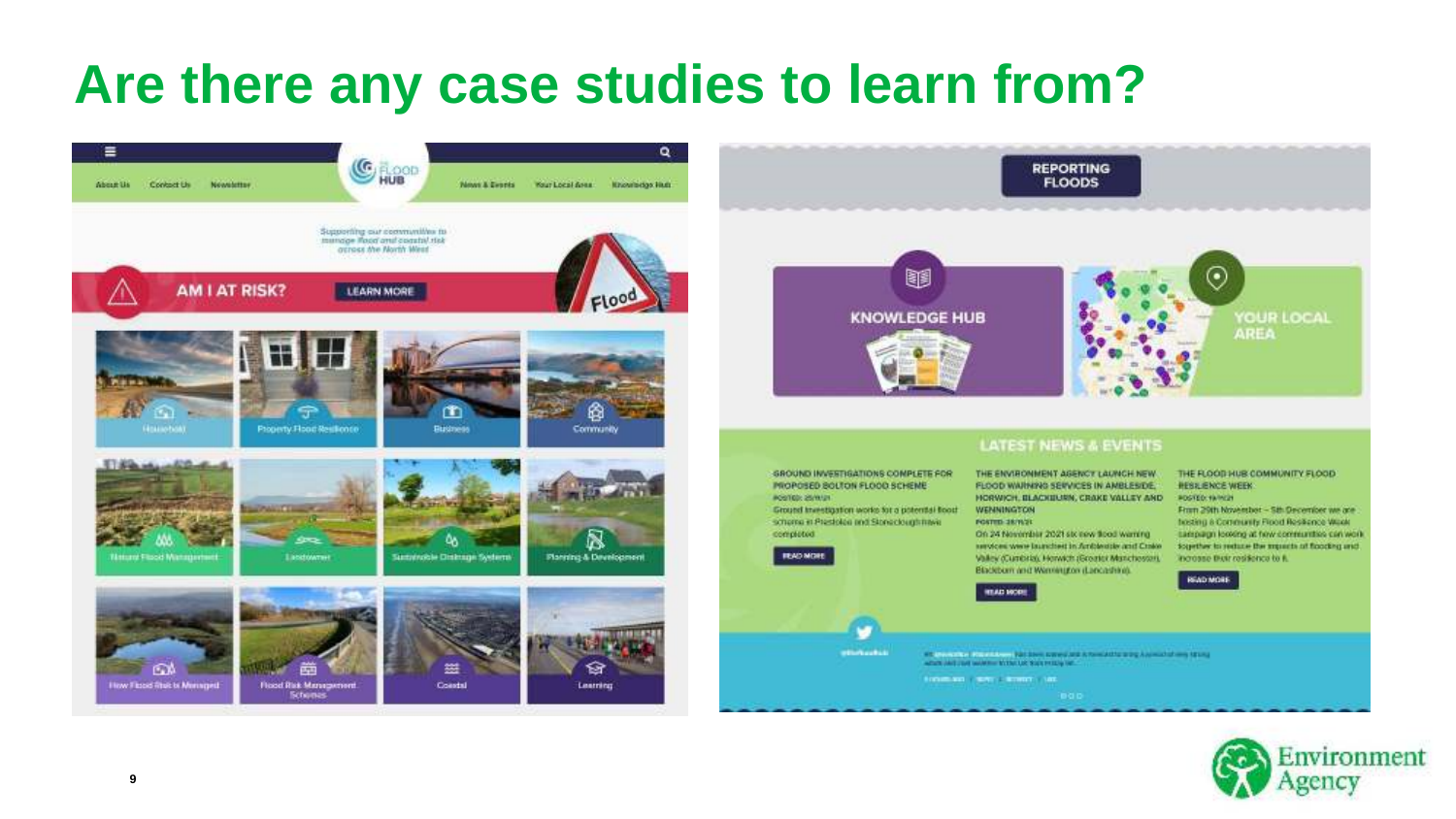#### **Are there any case studies to learn from?**

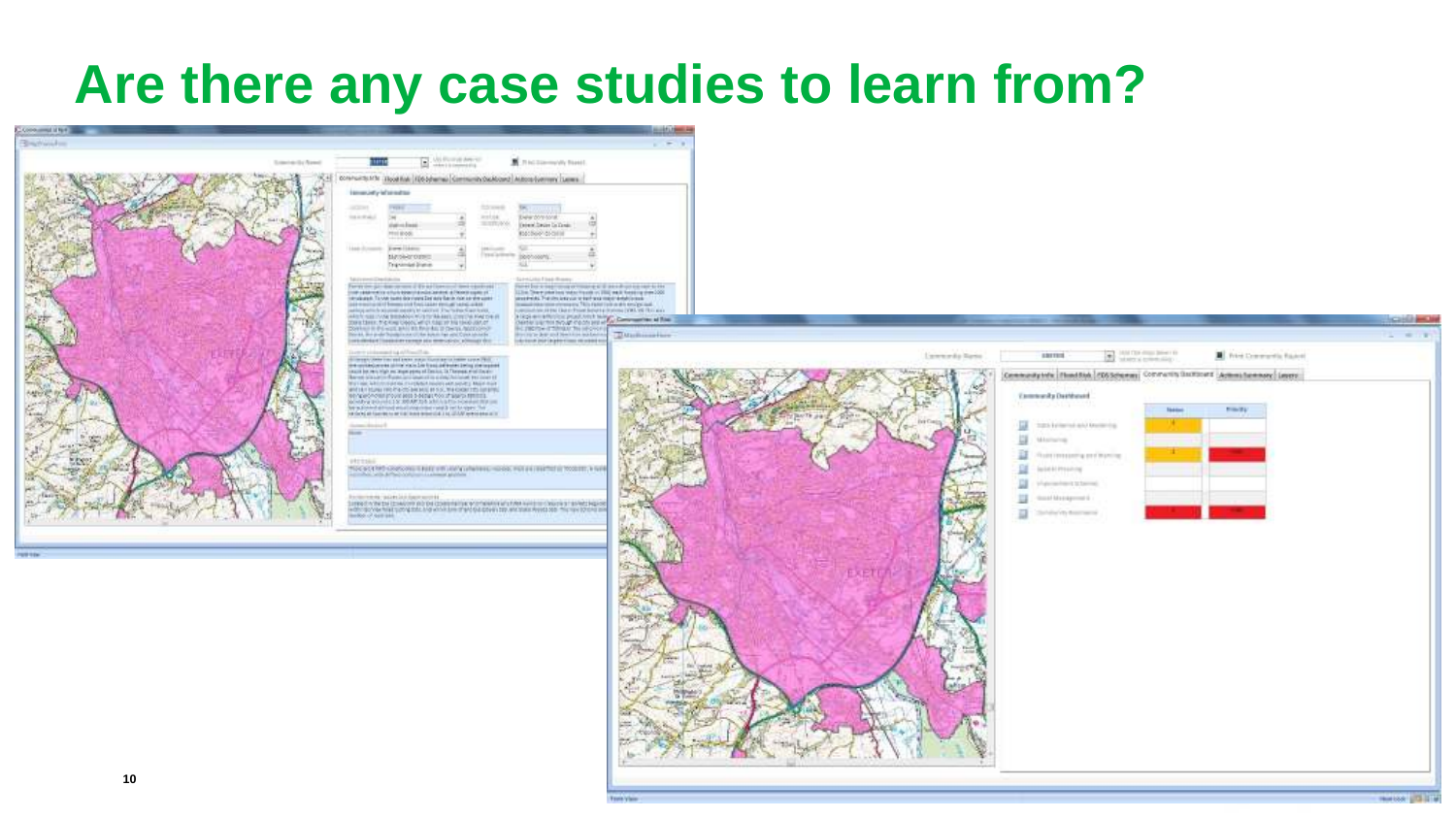#### **Over to you…**

- What would you like from an improved online flood resilience resource?
- What information would you like to have access to?
- What resources would be useful for you?
- What information you need doesn't exist at the moment?
- What could be simpler?
- What functionality would you like it to have?

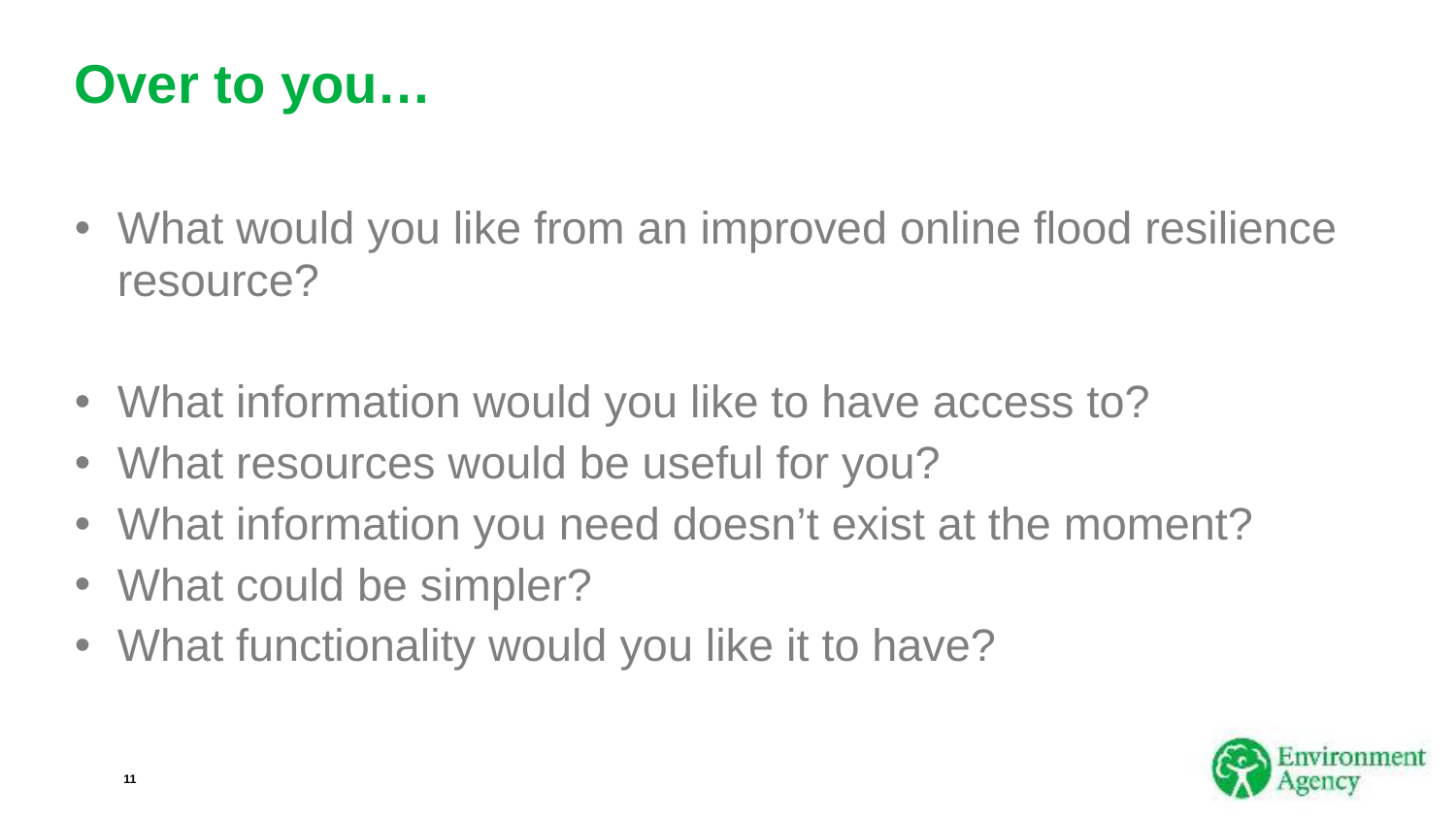#### **Current thinking**





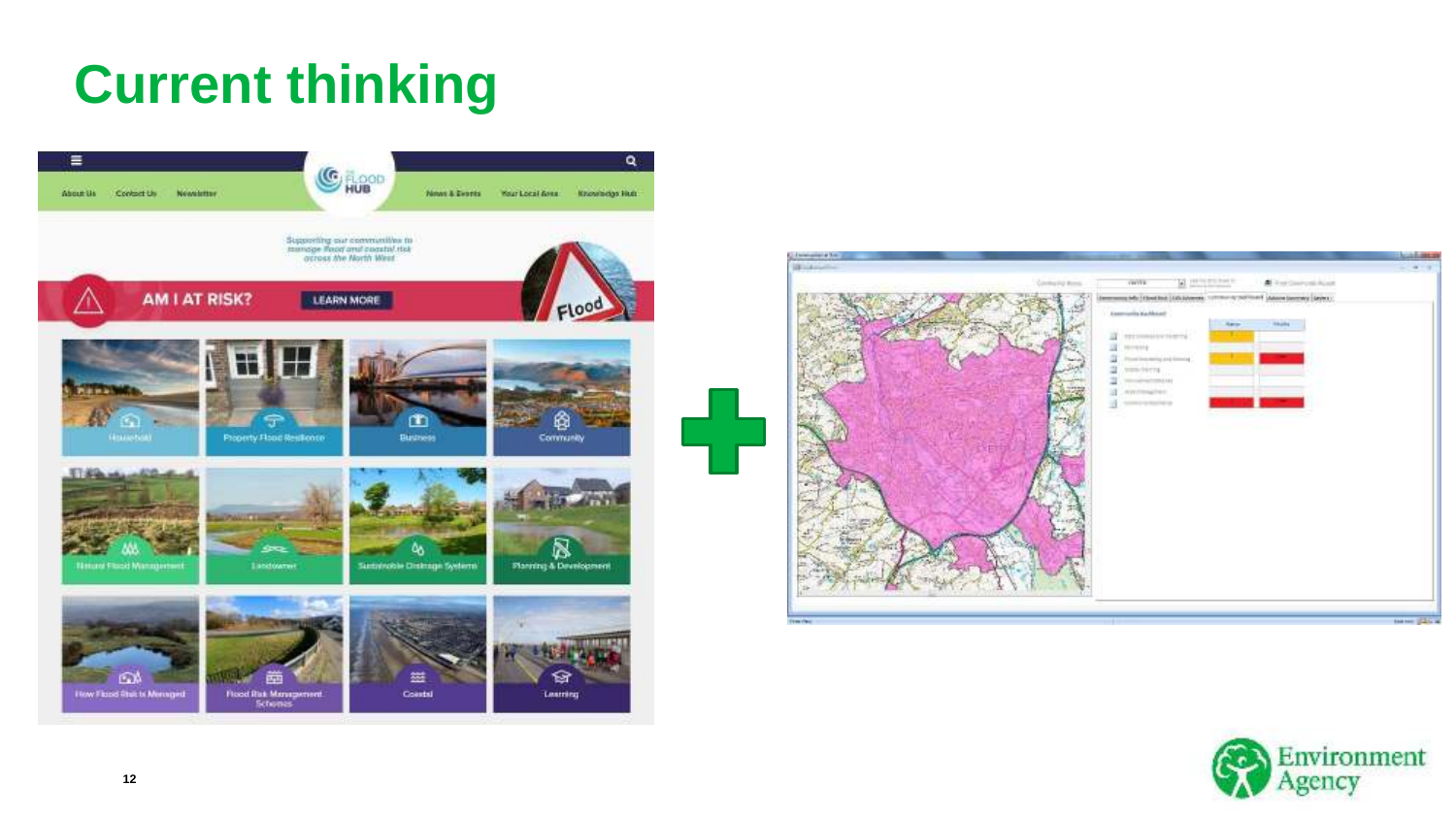